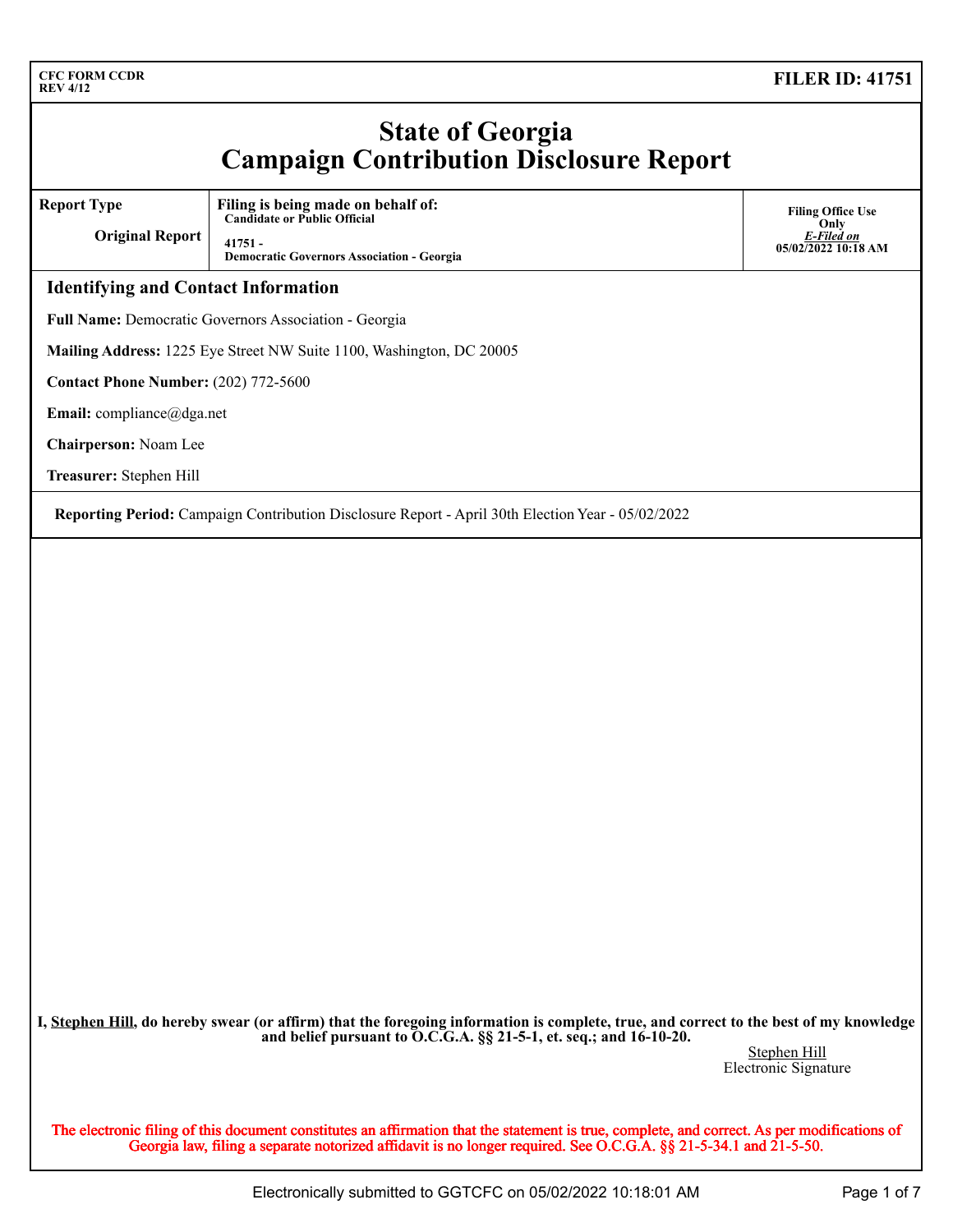## **State of Georgia Campaign Contribution Disclosure Report**

# **Summary Report**

| <b>CFC FORM CCDR</b><br><b>Filer ID: 41751</b><br><b>REV 4/12</b> |                                                                                                                                                                                                                                                    |                                   |                    |  |  |  |  |
|-------------------------------------------------------------------|----------------------------------------------------------------------------------------------------------------------------------------------------------------------------------------------------------------------------------------------------|-----------------------------------|--------------------|--|--|--|--|
|                                                                   | <b>State of Georgia</b><br><b>Campaign Contribution Disclosure Report</b><br><b>Summary Report</b>                                                                                                                                                 |                                   |                    |  |  |  |  |
|                                                                   | <b>CONTRIBUTIONS RECEIVED</b>                                                                                                                                                                                                                      |                                   |                    |  |  |  |  |
| $\mathbf{1}$                                                      | I Have:<br>The following contributions, including Common Source, to report:                                                                                                                                                                        | In-Kind<br><b>Estimated Value</b> | <b>Cash Amount</b> |  |  |  |  |
| $\sqrt{2}$                                                        | Total contributions previously reported.                                                                                                                                                                                                           | \$0.00                            | \$0.00             |  |  |  |  |
| $\mathfrak{Z}$                                                    | Total amount of all itemized contributions received in this reporting period which are<br>listed on the "Itemized Contributions" page.                                                                                                             | \$0.00                            | \$1,160,000.00     |  |  |  |  |
| 3a                                                                | All loans received this reporting period.                                                                                                                                                                                                          |                                   | \$0.00             |  |  |  |  |
| 3 <sub>b</sub>                                                    | Interest earned on campaign account this reporting period.                                                                                                                                                                                         |                                   | \$0.00             |  |  |  |  |
| 3c                                                                | Total amount of investments sold this reporting period.                                                                                                                                                                                            |                                   | \$0.00             |  |  |  |  |
| 3d                                                                | Total amount of cash dividends and interest paid out this reporting period.                                                                                                                                                                        |                                   | \$0.00             |  |  |  |  |
| $\overline{4}$                                                    | Total amount of all separate contributions of \$100.00 or less received in this reporting<br>period and not listed on the "Itemized Contributions" page.<br>"Common Source" contributions must be aggregated on the "Itemized Contributions" page. | \$0.00                            | \$0.00             |  |  |  |  |
| 5                                                                 | Total contributions reported this reporting period.<br>$(Line 3 + 3a + 3b + 3c + 3d + 4)$                                                                                                                                                          | \$0.00                            | \$1,160,000.00     |  |  |  |  |
| 6                                                                 | Total contributions to date.<br>$(Line 2 + 5)$                                                                                                                                                                                                     | \$0.00                            | \$1,160,000.00     |  |  |  |  |
|                                                                   | <b>EXPENDITURES MADE</b>                                                                                                                                                                                                                           |                                   |                    |  |  |  |  |
| $7\phantom{.0}$                                                   | I Have:<br>The following expenditures to report:                                                                                                                                                                                                   | In-Kind<br><b>Estimated Value</b> | <b>Cash Amount</b> |  |  |  |  |
| 8                                                                 | Total expenditures made and reported prior to this reporting period.                                                                                                                                                                               | \$0.00                            | \$0.00             |  |  |  |  |
| 9                                                                 | Total amount of all itemized expenditures made in this reporting period which are listed<br>on the "Itemized Expenditures" page.                                                                                                                   | \$0.00                            | \$1,148,439.05     |  |  |  |  |
| 9a                                                                | Total amount of investments purchased this reporting period.                                                                                                                                                                                       |                                   | \$0.00             |  |  |  |  |
| 10                                                                | Total amount of all separate expenditures of \$100.00 or less each that were made<br>in this reporting period and not listed on the "Itemized Expenditures" page.                                                                                  | \$0.00                            | \$0.00             |  |  |  |  |
| 11                                                                | Total expenditures reported this reporting period.<br>(Line $9 + 9a + 10$ )                                                                                                                                                                        | \$0.00                            | \$1,148,439.05     |  |  |  |  |
| 12                                                                | Total expenditures to date.<br>(Line $8 + 11$ )                                                                                                                                                                                                    | \$0.00                            | \$1,148,439.05     |  |  |  |  |
| <b>INVESTMENTS</b>                                                |                                                                                                                                                                                                                                                    |                                   |                    |  |  |  |  |
| 13                                                                | Amount of investments at the beginning of this reporting period.                                                                                                                                                                                   |                                   | \$0.00             |  |  |  |  |
| 14                                                                | Total amount of investments at the close of this reporting period.                                                                                                                                                                                 |                                   | \$0.00             |  |  |  |  |
|                                                                   |                                                                                                                                                                                                                                                    |                                   |                    |  |  |  |  |
| 15                                                                | <b>Net Balance On Hand.</b><br>(Line $6 - 12$ )                                                                                                                                                                                                    |                                   | \$11,560.95        |  |  |  |  |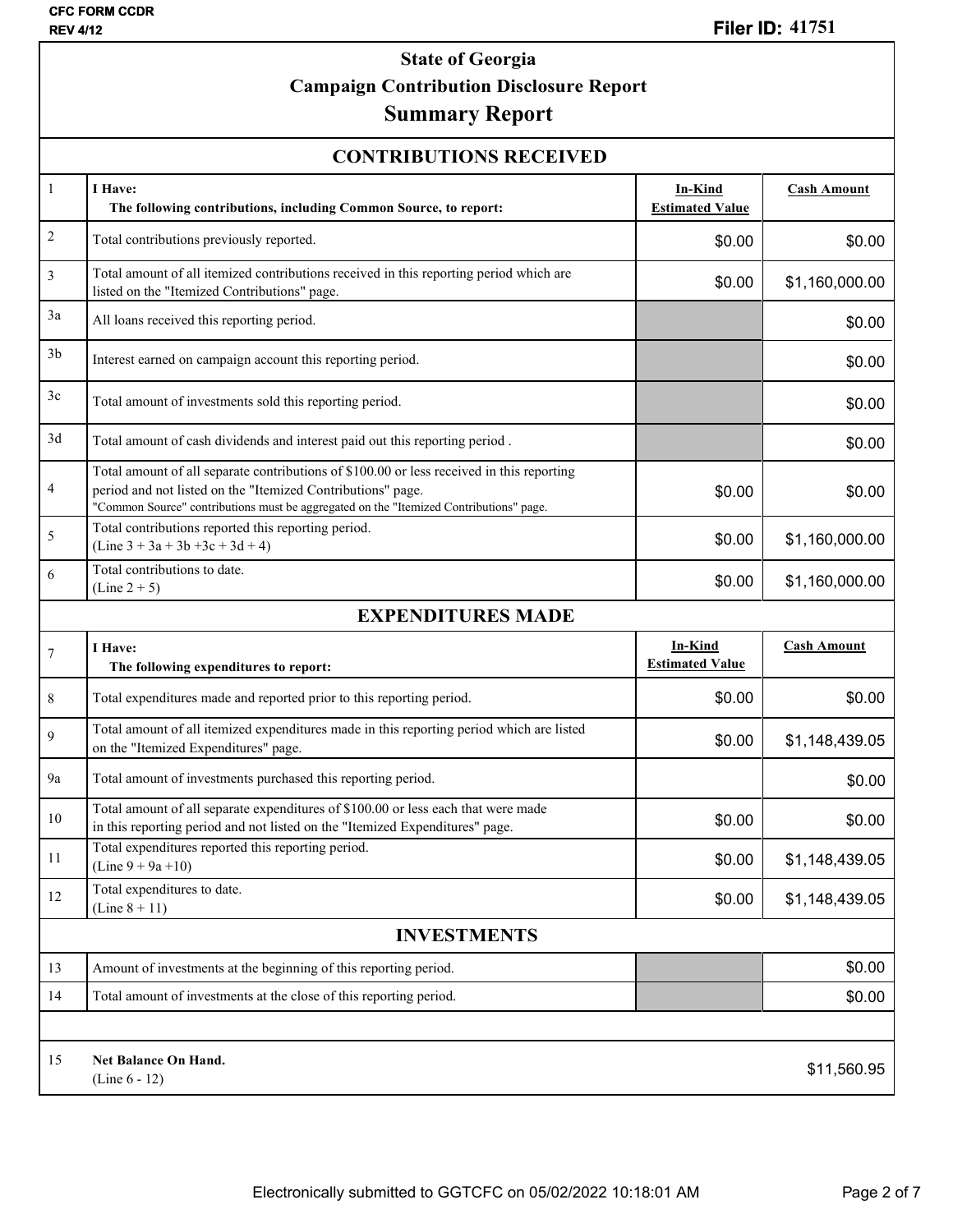# **State of Georgia Campaign Contribution Disclosure Report Outstanding Indebtedness**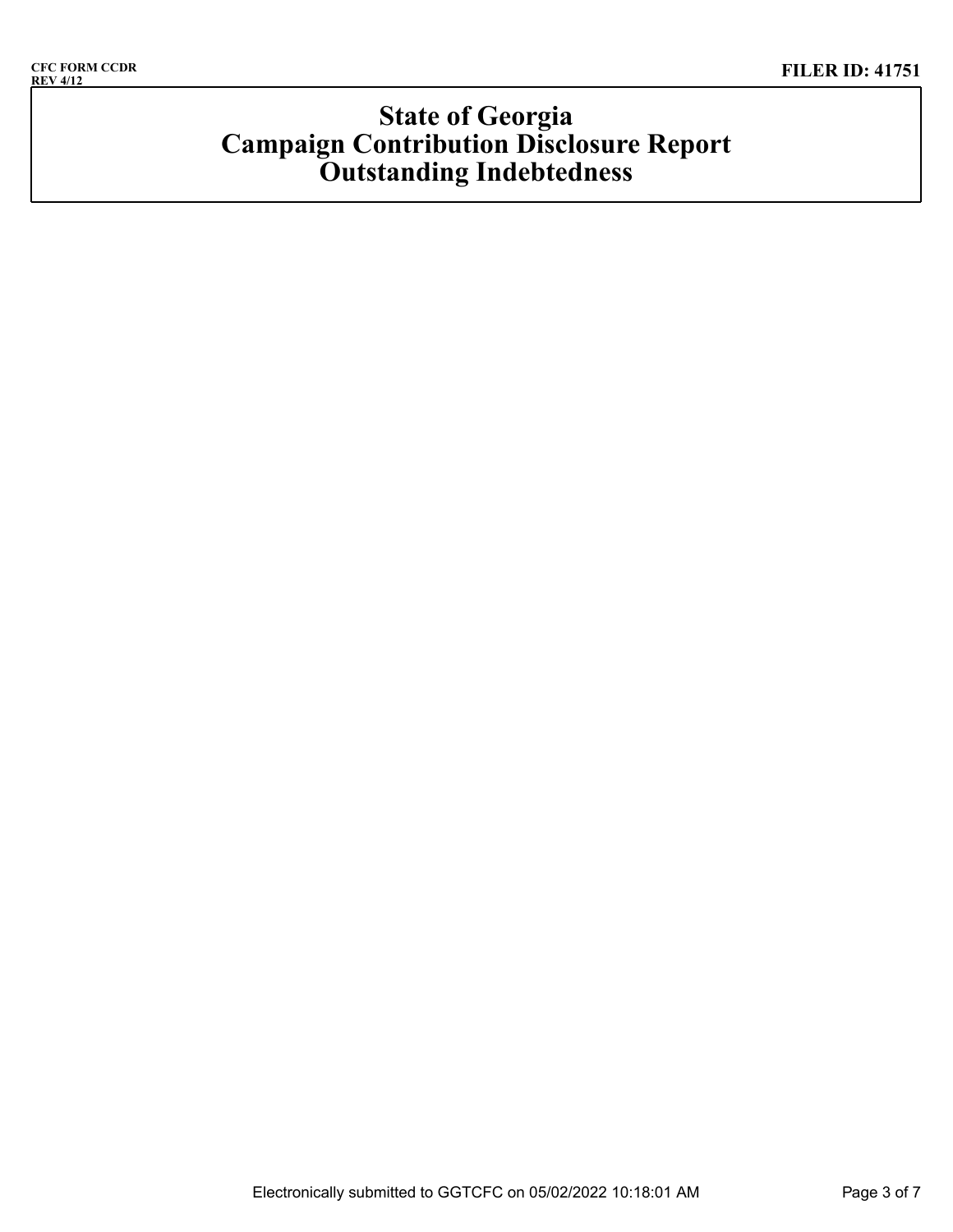| <b>KEV 4/12</b>                                                                                                                        |                                                   |                                |                         |                               |                                                                                               |                |
|----------------------------------------------------------------------------------------------------------------------------------------|---------------------------------------------------|--------------------------------|-------------------------|-------------------------------|-----------------------------------------------------------------------------------------------|----------------|
|                                                                                                                                        |                                                   |                                | <b>State of Georgia</b> | <b>Itemized Contributions</b> | <b>Campaign Contribution Disclosure Report</b>                                                |                |
|                                                                                                                                        |                                                   |                                |                         |                               | Contributor: Democratic Governors Association, 1225 I St. NW Suite 1100, Washington, DC 20005 |                |
|                                                                                                                                        | Employer: Unknown Occupation: Unknown             |                                |                         |                               |                                                                                               |                |
| Date                                                                                                                                   | <b>Type</b>                                       | <b>Election</b>                | Cycle                   | Amount                        | Description                                                                                   |                |
| 02/11/2022                                                                                                                             | Monetary Itemized                                 | 05/24/2022                     | Primary                 | \$10,000.00                   |                                                                                               |                |
|                                                                                                                                        | Employer: Unknown Occupation: Unknown             |                                |                         |                               | Contributor: Democratic Governors Association, 1225 I St. NW Suite 1100, Washington, DC 20005 |                |
| <b>Date</b>                                                                                                                            | <b>Type</b>                                       | <b>Election</b>                | Cycle                   | Amount                        | Description                                                                                   |                |
| 02/15/2022                                                                                                                             | Monetary Itemized                                 | 05/24/2022                     | Primary                 | \$75,000.00                   |                                                                                               |                |
| Contributor: Democratic Governors Association, 1225 I St. NW Suite 1100, Washington, DC 20005<br>Employer: Unknown Occupation: Unknown |                                                   |                                |                         |                               |                                                                                               |                |
| Date                                                                                                                                   | <b>Type</b>                                       | <b>Election</b>                | Cycle                   | Amount                        | Description                                                                                   |                |
| 03/10/2022                                                                                                                             | Monetary Itemized                                 | 05/24/2022                     | Primary                 | \$1,000,000.00                |                                                                                               |                |
|                                                                                                                                        | Employer: Unknown Occupation: Unknown             |                                |                         |                               | Contributor: Democratic Governors Association, 1225 I St. NW Suite 1100, Washington, DC 20005 |                |
| Date                                                                                                                                   | <b>Type</b>                                       | <b>Election</b>                | Cycle                   | Amount                        | Description                                                                                   |                |
| 03/14/2022                                                                                                                             | Monetary Itemized                                 | 05/24/2022                     | Primary                 | \$25,000.00                   |                                                                                               |                |
| Contributor: Democratic Governors Association, 1225 I St. NW Suite 1100, Washington, DC 20005<br>Employer: Unknown Occupation: Unknown |                                                   |                                |                         |                               |                                                                                               |                |
| Date                                                                                                                                   | <b>Type</b>                                       | <b>Election</b>                | Cycle                   | Amount                        | Description                                                                                   |                |
| 03/28/2022                                                                                                                             | Monetary Itemized                                 | 05/24/2022                     | Primary                 | \$25,000.00                   |                                                                                               |                |
|                                                                                                                                        | Employer: Unknown Occupation: Unknown             |                                |                         |                               | Contributor: Democratic Governors Association, 1225 I St. NW Suite 1100, Washington, DC 20005 |                |
| <b>Date</b>                                                                                                                            | <b>Type</b>                                       | <b>Election</b>                | Cycle                   | Amount                        | <b>Description</b>                                                                            |                |
| 04/11/2022                                                                                                                             | Monetary Itemized                                 | 05/24/2022                     | Primary                 | \$25,000.00                   |                                                                                               |                |
|                                                                                                                                        | <b>Summary of Itemized Contributions Received</b> |                                |                         |                               |                                                                                               |                |
|                                                                                                                                        |                                                   | In-Kind Total for this period: |                         |                               |                                                                                               | \$0.00         |
| <b>Cash Contributions Total for this period:</b>                                                                                       |                                                   |                                |                         |                               |                                                                                               | \$1,160,000.00 |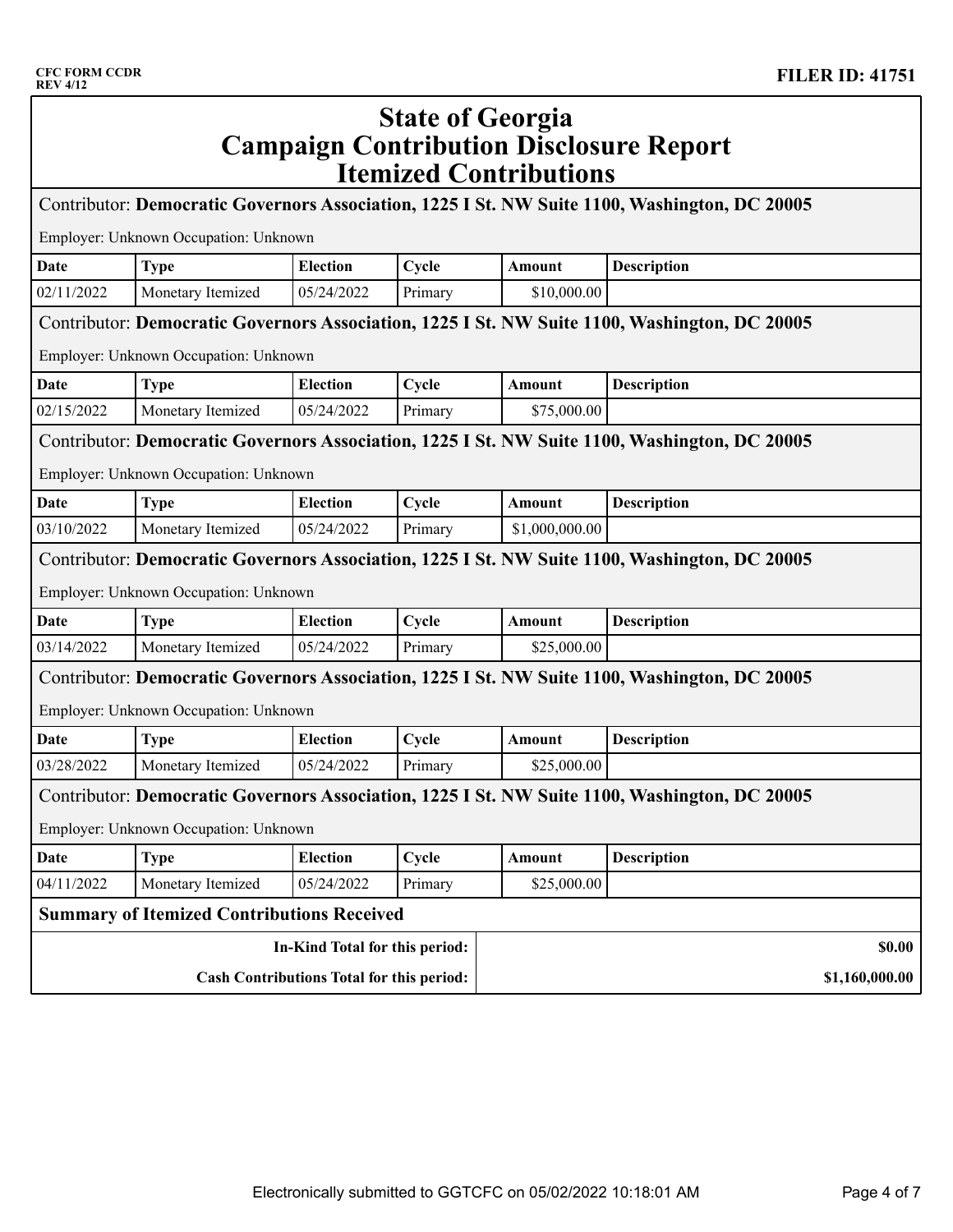| <b>CFC FORM CCDR</b><br><b>REV 4/12</b> |                                                                                                                |                 |                         |                              | <b>FILER ID: 41751</b>                                                                                |
|-----------------------------------------|----------------------------------------------------------------------------------------------------------------|-----------------|-------------------------|------------------------------|-------------------------------------------------------------------------------------------------------|
|                                         |                                                                                                                |                 | <b>State of Georgia</b> | <b>Itemized Expenditures</b> | <b>Campaign Contribution Disclosure Report</b>                                                        |
|                                         |                                                                                                                |                 |                         |                              | Payee: Democratic Governors Association, 1225 I St. NW Suite 1100, Washington, DC 20005               |
|                                         | Employer: Unknown Occupation: Unknown                                                                          |                 |                         |                              |                                                                                                       |
| Date                                    | <b>Type</b>                                                                                                    | <b>Election</b> | Cycle                   | Amount                       | <b>Description</b>                                                                                    |
| 02/11/2022                              | Monetary Itemized                                                                                              | 05/24/2022      | Primary                 | \$1,075.36                   | For Communications Services In-Kinded to<br>Democratic Party of Georgia Campaign<br>workers' salaries |
|                                         | Payee: TargetSmart, 1155 15th St NW Suite 750, Washington, DC 20005                                            |                 |                         |                              |                                                                                                       |
|                                         | Employer: Unknown Occupation: Unknown                                                                          |                 |                         |                              |                                                                                                       |
| Date                                    | <b>Type</b>                                                                                                    | <b>Election</b> | Cycle                   | Amount                       | <b>Description</b>                                                                                    |
| 02/15/2022                              | Monetary Itemized                                                                                              | 05/24/2022      | Primary                 | \$75,000.00                  | Polling and survey research                                                                           |
|                                         |                                                                                                                |                 |                         |                              | Payee: Democratic Governors Association, 1225 I St. NW Suite 1100, Washington, DC 20005               |
|                                         | Employer: Unknown Occupation: Unknown                                                                          |                 |                         |                              |                                                                                                       |
| Date                                    | <b>Type</b>                                                                                                    | <b>Election</b> | Cycle                   | Amount                       | <b>Description</b>                                                                                    |
| 03/02/2022                              | Monetary Itemized                                                                                              | 05/24/2022      | Primary                 | \$588.46                     | Other For Digital Services In-Kinded to<br>Democratic Party of Georgia                                |
|                                         | Payee: One Georgia, 931 Monroe Dr NE Ste A102 #345, Atlanta, GA 30308<br>Employer: Unknown Occupation: Unknown |                 |                         |                              |                                                                                                       |
| Date                                    | <b>Type</b>                                                                                                    | <b>Election</b> | Cycle                   | Amount                       | <b>Description</b>                                                                                    |
| 03/11/2022                              | Monetary Itemized                                                                                              | 05/24/2022      | Primary                 | \$1,000,000.<br>$00\,$       | Contribution (explain nonmonetary)*                                                                   |
|                                         |                                                                                                                |                 |                         |                              | Payee: Democratic Governors Association, 1225 I St. NW Suite 1100, Washington, DC 20005               |
|                                         | Employer: Unknown Occupation: Unknown                                                                          |                 |                         |                              |                                                                                                       |
| Date                                    | <b>Type</b>                                                                                                    | <b>Election</b> | Cycle                   | Amount                       | <b>Description</b>                                                                                    |
| 03/14/2022                              | Monetary Itemized                                                                                              | 05/24/2022      | Primary                 | \$9,010.95                   | For Communications Services In-Kinded to<br>Democratic Party of Georgia Campaign<br>workers' salaries |
|                                         |                                                                                                                |                 |                         |                              | Payee: Democratic Governors Association, 1225 I St. NW Suite 1100, Washington, DC 20005               |
|                                         | Employer: Unknown Occupation: Unknown                                                                          |                 |                         |                              |                                                                                                       |
| Date                                    | <b>Type</b>                                                                                                    | <b>Election</b> | Cycle                   | Amount                       | <b>Description</b>                                                                                    |
| 03/21/2022                              | Monetary Itemized                                                                                              | 05/24/2022      | Primary                 | \$682.00                     | Other Research Services                                                                               |
|                                         |                                                                                                                |                 |                         |                              | Payee: Democratic Governors Association, 1225 I St. NW Suite 1100, Washington, DC 20005               |
|                                         | Employer: Unknown Occupation: Unknown                                                                          |                 |                         |                              |                                                                                                       |
| Date                                    | <b>Type</b>                                                                                                    | <b>Election</b> | Cycle                   | Amount                       | <b>Description</b>                                                                                    |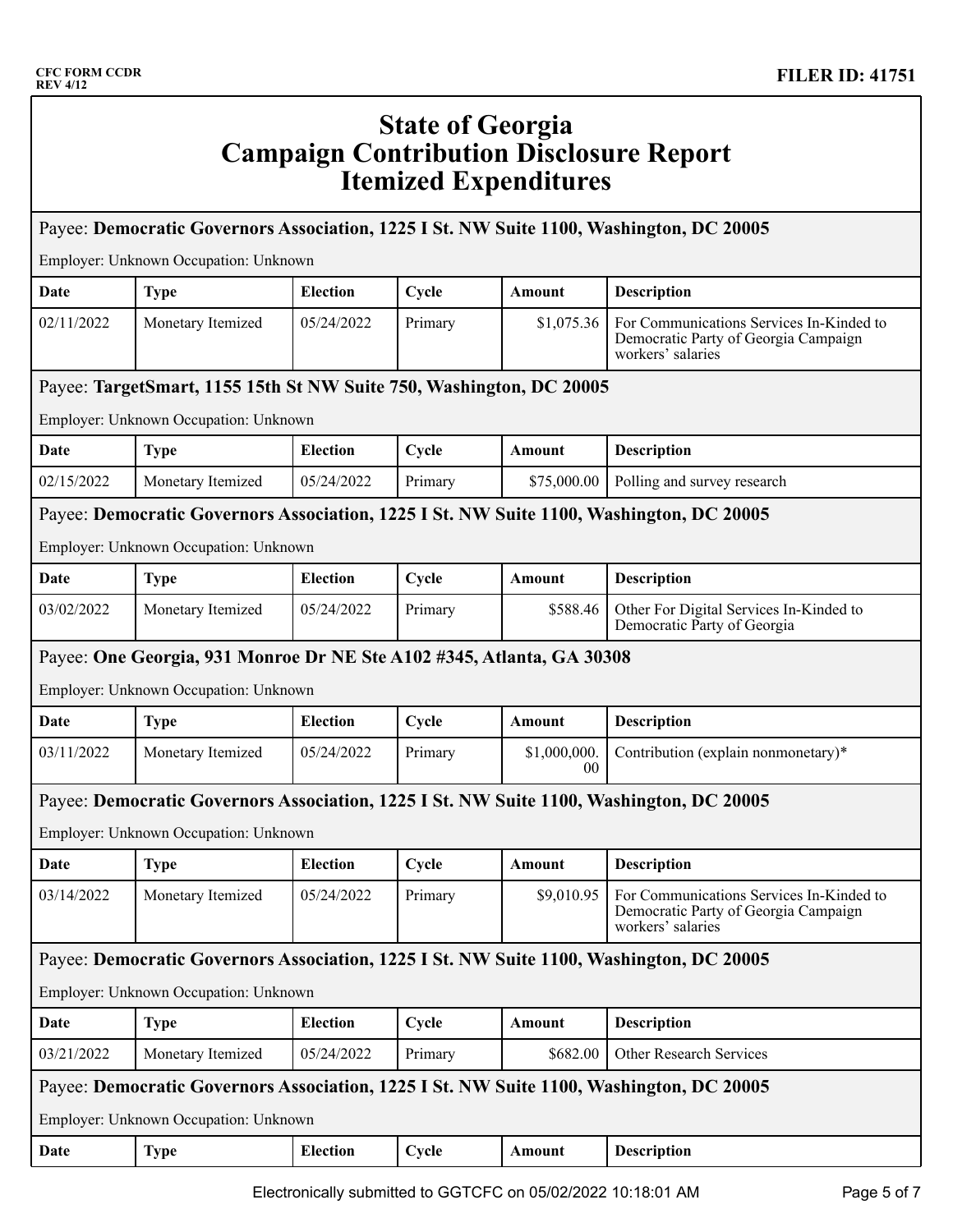| 03/21/2022                               | Monetary Itemized                                                                   | 05/24/2022                     | Primary | \$682.00<br>For Research Services In-Kinded to<br>Democratic Party of Georgia Other Research<br>Services |                                                                                                       |
|------------------------------------------|-------------------------------------------------------------------------------------|--------------------------------|---------|----------------------------------------------------------------------------------------------------------|-------------------------------------------------------------------------------------------------------|
|                                          | Payee: Global Strategy Group, 215 Park Avenue South, 15th Floor, New York, NY 10003 |                                |         |                                                                                                          |                                                                                                       |
|                                          | Employer: Unknown Occupation: Unknown                                               |                                |         |                                                                                                          |                                                                                                       |
| Date                                     | <b>Type</b>                                                                         | <b>Election</b>                | Cycle   | Amount                                                                                                   | <b>Description</b>                                                                                    |
| 03/25/2022                               | Monetary Itemized                                                                   | 05/24/2022                     | Primary | Polling and survey research<br>\$24,000.00                                                               |                                                                                                       |
|                                          | Payee: Global Strategy Group, 215 Park Avenue South, 15th Floor, New York, NY 10003 |                                |         |                                                                                                          |                                                                                                       |
|                                          | Employer: Unknown Occupation: Unknown                                               |                                |         |                                                                                                          |                                                                                                       |
| <b>Date</b>                              | <b>Type</b>                                                                         | <b>Election</b>                | Cycle   | Amount                                                                                                   | <b>Description</b>                                                                                    |
| 03/25/2022                               | Monetary Itemized                                                                   | 05/24/2022                     | Primary | \$3,600.00                                                                                               | Polling and survey research                                                                           |
|                                          |                                                                                     |                                |         |                                                                                                          | Payee: Democratic Governors Association, 1225 I St. NW Suite 1100, Washington, DC 20005               |
|                                          | Employer: Unknown Occupation: Unknown                                               |                                |         |                                                                                                          |                                                                                                       |
| Date                                     | <b>Type</b>                                                                         | <b>Election</b>                | Cycle   | Amount                                                                                                   | <b>Description</b>                                                                                    |
| 04/08/2022                               | Monetary Itemized                                                                   | 05/24/2022                     | Primary | \$7,800.28                                                                                               | For Communications Services In-Kinded to<br>Democratic Party of Georgia Campaign<br>workers' salaries |
|                                          | Payee: Global Strategy Group, 215 Park Avenue South, 15th Floor, New York, NY 10003 |                                |         |                                                                                                          |                                                                                                       |
|                                          | Employer: Unknown Occupation: Unknown                                               |                                |         |                                                                                                          |                                                                                                       |
| Date                                     | <b>Type</b>                                                                         | <b>Election</b>                | Cycle   | <b>Amount</b>                                                                                            | <b>Description</b>                                                                                    |
| 04/11/2022                               | Monetary Itemized                                                                   | 05/24/2022                     | Primary | \$26,000.00                                                                                              | Polling and survey research                                                                           |
|                                          | <b>Summary of Itemized Expenditures Made</b>                                        |                                |         |                                                                                                          |                                                                                                       |
|                                          |                                                                                     | In-Kind Total for this period: |         |                                                                                                          | \$0.00                                                                                                |
| Cash Expenditures Total for this period: |                                                                                     |                                |         |                                                                                                          | \$1,148,439.05                                                                                        |